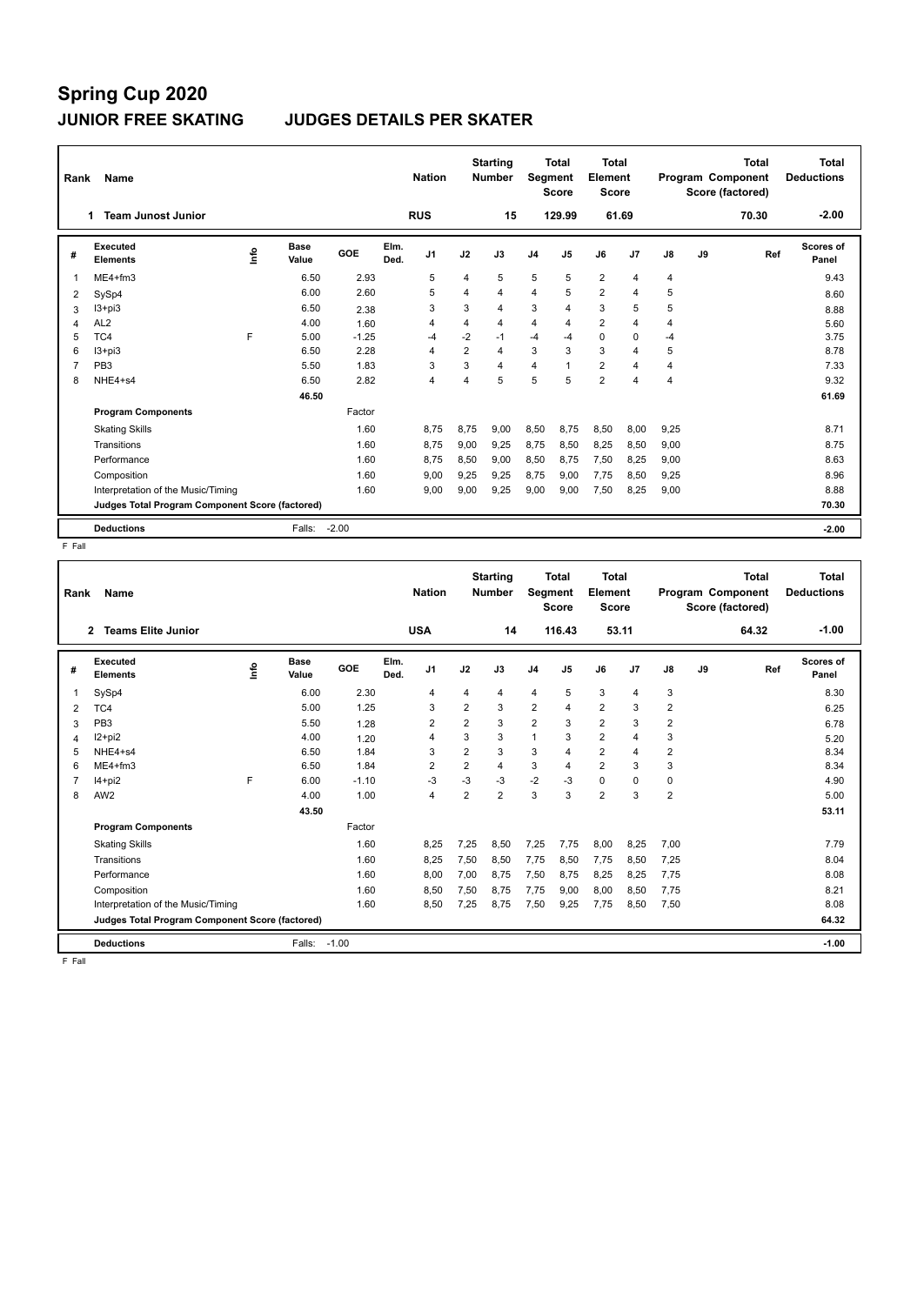### **JUNIOR FREE SKATING JUDGES DETAILS PER SKATER**

| Rank                          | Name                                              |      |                      |              |              | <b>Nation</b>                      |                                | <b>Starting</b><br><b>Number</b> | Segment                 | <b>Total</b><br><b>Score</b> | <b>Total</b><br>Element<br><b>Score</b> |                                  |                              | Program Component<br>Score (factored) | <b>Total</b> |     | <b>Total</b><br><b>Deductions</b> |
|-------------------------------|---------------------------------------------------|------|----------------------|--------------|--------------|------------------------------------|--------------------------------|----------------------------------|-------------------------|------------------------------|-----------------------------------------|----------------------------------|------------------------------|---------------------------------------|--------------|-----|-----------------------------------|
|                               | 3 Team Lexettes Junior                            |      |                      |              |              | <b>USA</b>                         |                                | 13                               |                         | 110.89                       |                                         | 49.56                            |                              |                                       | 61.33        |     | 0.00                              |
| #                             | Executed<br><b>Elements</b>                       | lnfo | <b>Base</b><br>Value | GOE          | Elm.<br>Ded. | J1                                 | J2                             | J3                               | J4                      | J5                           | J6                                      | J7                               | J8                           | J9                                    |              | Ref | Scores of<br>Panel                |
| 1                             | AL <sub>2</sub>                                   |      | 4.00                 | 0.87         |              | $\overline{2}$                     | $\overline{2}$                 | 2                                | 3                       | 3                            | $\overline{2}$                          | $\overline{2}$                   | $\overline{2}$               |                                       |              |     | 4.87                              |
| $\overline{2}$                | PB <sub>3</sub>                                   |      | 5.50                 | 1.19         |              | 3                                  | $\overline{2}$                 | 3                                | $\overline{2}$          | 1                            | $\overline{2}$                          | 3                                | $\mathbf{1}$                 |                                       |              |     | 6.69                              |
| 3                             | $13 + pi2$                                        |      | 5.00                 | 1.33         |              | 3                                  | $\overline{2}$                 | 3                                | 3                       | $\overline{4}$               | $\overline{2}$                          | 3                                | $\overline{2}$               |                                       |              |     | 6.33                              |
| 4                             | SySp4                                             |      | 6.00                 | 1.50         |              | 3                                  | $\overline{2}$                 | $\overline{2}$                   | 3                       | 3                            | $\mathbf{1}$                            | $\mathbf{3}$                     | $\overline{2}$               |                                       |              |     | 7.50                              |
| 5                             | $13 + pi2$                                        |      | 5.00                 | 1.17         |              | $\overline{2}$                     | 3                              | 3                                | $\overline{2}$          | $\mathbf 0$                  | $\overline{2}$                          | 4                                | $\overline{2}$               |                                       |              |     | 6.17                              |
| 6                             | NHE3+s2                                           |      | 3.50                 | 0.29         |              | $\mathbf{1}$                       | $\mathbf{1}$                   | $\mathbf{1}$                     | $\mathbf{1}$            | $\mathbf 0$                  | $\mathbf 0$                             | $\mathbf{1}$                     | $\overline{2}$               |                                       |              |     | 3.79                              |
| 7                             | ME4+fm3                                           |      | 6.50                 | 1.63         |              | $\overline{2}$                     | $\overline{2}$                 | 3                                | 3                       | $\overline{2}$               | $\overline{2}$                          | $\mathbf{3}$                     | 3                            |                                       |              |     | 8.13                              |
| 8                             | TC4                                               |      | 5.00                 | 1.08         |              | 3                                  | 3                              | $\overline{2}$                   | $\overline{2}$          | 1                            | $\overline{2}$                          | $\overline{2}$                   | $\overline{2}$               |                                       |              |     | 6.08                              |
|                               |                                                   |      | 40.50                |              |              |                                    |                                |                                  |                         |                              |                                         |                                  |                              |                                       |              |     | 49.56                             |
|                               | <b>Program Components</b>                         |      |                      | Factor       |              |                                    |                                |                                  |                         |                              |                                         |                                  |                              |                                       |              |     |                                   |
|                               | <b>Skating Skills</b>                             |      |                      | 1.60         |              | 8,00                               | 7,25                           | 8,25                             | 7,00                    | 6,75                         | 7,00                                    | 7,75                             | 7,00                         |                                       |              |     | 7.33                              |
|                               | Transitions                                       |      |                      | 1.60         |              | 8,25                               | 7,50                           | 8,50                             | 7,50                    | 7,25                         | 7,25                                    | 8,00                             | 7,25                         |                                       |              |     | 7.63                              |
|                               | Performance                                       |      |                      | 1.60         |              | 8,25                               | 7,50                           | 8,50                             | 7,75                    | 7,25                         | 7,75                                    | 8,00                             | 7,75                         |                                       |              |     | 7.83                              |
|                               | Composition                                       |      |                      | 1.60         |              | 8,50                               | 7,50                           | 8,50                             | 7,75                    | 7,50                         | 7,50                                    | 8,00                             | 7,25                         |                                       |              |     | 7.79                              |
|                               | Interpretation of the Music/Timing                |      |                      | 1.60         |              | 8,00                               | 7,25                           | 8,50                             | 8,00                    | 7,75                         | 7,25                                    | 8,25                             | 7,25                         |                                       |              |     | 7.75                              |
|                               | Judges Total Program Component Score (factored)   |      |                      |              |              |                                    |                                |                                  |                         |                              |                                         |                                  |                              |                                       |              |     | 61.33                             |
|                               | <b>Deductions</b>                                 |      |                      |              |              |                                    |                                |                                  |                         |                              |                                         |                                  |                              |                                       |              |     | 0.00                              |
|                               |                                                   |      |                      |              |              |                                    |                                |                                  |                         |                              |                                         |                                  |                              |                                       |              |     |                                   |
|                               |                                                   |      |                      |              |              |                                    |                                |                                  |                         |                              |                                         |                                  |                              |                                       |              |     |                                   |
| Rank                          | Name                                              |      |                      |              |              | <b>Nation</b>                      |                                | <b>Starting</b><br>Number        | Segment                 | <b>Total</b><br><b>Score</b> | <b>Total</b><br>Element<br><b>Score</b> |                                  |                              | Program Component<br>Score (factored) | <b>Total</b> |     | <b>Total</b><br><b>Deductions</b> |
|                               | 4 Team Fireblades Junior                          |      |                      |              |              | <b>FIN</b>                         |                                | 11                               |                         | 102.17                       |                                         | 43.27                            |                              |                                       | 58.90        |     | 0.00                              |
| #                             | Executed<br>Elements                              |      | <b>Base</b><br>Value | GOE          | Elm.         | J <sub>1</sub>                     | J2                             | J3                               | J4                      | J5                           | J6                                      | J7                               | J8                           | J9                                    |              | Ref | <b>Scores of</b><br>Panel         |
|                               |                                                   | lnfo |                      |              | Ded.         |                                    |                                |                                  |                         |                              |                                         |                                  |                              |                                       |              |     |                                   |
| $\mathbf{1}$                  | PB <sub>2</sub>                                   |      | 4.00                 | 0.60         |              | $\mathbf 0$                        | 3                              | $\mathbf{1}$                     | $\overline{\mathbf{c}}$ | $-2$                         | $\overline{2}$                          | $\mathsf 3$                      | $\mathbf{1}$                 |                                       |              |     | 4.60                              |
| $\overline{2}$                | $13 + pi2$                                        |      | 5.00                 | 1.00         |              | 3                                  | $\overline{2}$                 | $\overline{2}$                   | 2                       | $\overline{2}$               | $\overline{2}$                          | $\overline{2}$                   | $\overline{2}$               |                                       |              |     | 6.00                              |
| 3                             | SySp4                                             |      | 6.00                 | 1.00         |              | $\overline{4}$                     | $\mathbf{1}$                   | $\mathbf{1}$                     | $\overline{2}$          | $\overline{2}$               | $\mathbf{1}$                            | $\overline{2}$                   | $\overline{2}$               |                                       |              |     | 7.00                              |
| 4                             | TC4                                               |      | 5.00                 | 1.00         |              | 3                                  | $\overline{2}$                 | $\overline{2}$                   | $\overline{2}$          | 1                            | $\overline{2}$                          | $\overline{2}$                   | $\overline{2}$               |                                       |              |     | 6.00                              |
| 5<br>6                        | ME4+fm2<br>NHE3+s1                                |      | 5.50<br>2.50         | 0.83<br>0.46 |              | $\boldsymbol{2}$<br>$\overline{2}$ | $\mathbf{1}$<br>$\overline{2}$ | $\mathbf{1}$<br>$\overline{2}$   | 3<br>3                  | $\overline{2}$<br>1          | $\mathbf{1}$<br>$\overline{2}$          | $\overline{2}$<br>$\overline{2}$ | $\mathbf{1}$<br>$\mathbf{1}$ |                                       |              |     | 6.33<br>2.96                      |
|                               |                                                   |      | 5.00                 | 0.58         |              | $\overline{2}$                     | 3                              | $\mathbf 0$                      | $\mathbf{1}$            | 1                            | $\mathbf{1}$                            | $\mathbf{1}$                     | $\mathbf{1}$                 |                                       |              |     |                                   |
| $\overline{\mathcal{I}}$<br>8 | $13 + pi2$<br>AL <sub>2</sub>                     |      | 4.00                 | 0.80         |              | 3                                  | $\overline{2}$                 | $\overline{2}$                   | $\overline{2}$          | $\overline{2}$               | $\overline{2}$                          | $\overline{2}$                   | $\overline{2}$               |                                       |              |     | 5.58<br>4.80                      |
|                               |                                                   |      | 37.00                |              |              |                                    |                                |                                  |                         |                              |                                         |                                  |                              |                                       |              |     | 43.27                             |
|                               | <b>Program Components</b>                         |      |                      | Factor       |              |                                    |                                |                                  |                         |                              |                                         |                                  |                              |                                       |              |     |                                   |
|                               |                                                   |      |                      |              |              |                                    |                                |                                  |                         |                              |                                         |                                  |                              |                                       |              |     |                                   |
|                               | <b>Skating Skills</b>                             |      |                      | 1.60         |              | 7,25                               | 7,00                           | 7,25                             | 7,00                    | 6,25                         | 7,00                                    | 7,25                             | 6,50                         |                                       |              |     | 7.00                              |
|                               | Transitions                                       |      |                      | 1.60         |              | 7,50                               | 7,25                           | 8,00                             | 7,75                    | 6,75                         | 7,00                                    | 7,75                             | 7,00                         |                                       |              |     | 7.38                              |
|                               | Performance                                       |      |                      | 1.60         |              | 7,25                               | 7,25                           | 7,50                             | 7,50                    | 7,25                         | 7,50                                    | 7,50                             | 7,00                         |                                       |              |     | 7.38                              |
|                               | Composition<br>Interpretation of the Music/Timing |      |                      | 1.60<br>1.60 |              | 7,50<br>7,25                       | 7,75<br>7,25                   | 7,75<br>7,75                     | 7,75<br>7,75            | 7,75<br>7,00                 | 7,50<br>7,25                            | 7,75<br>7,75                     | 7,25<br>6,50                 |                                       |              |     | 7.67<br>7.38                      |

**Deductions 0.00**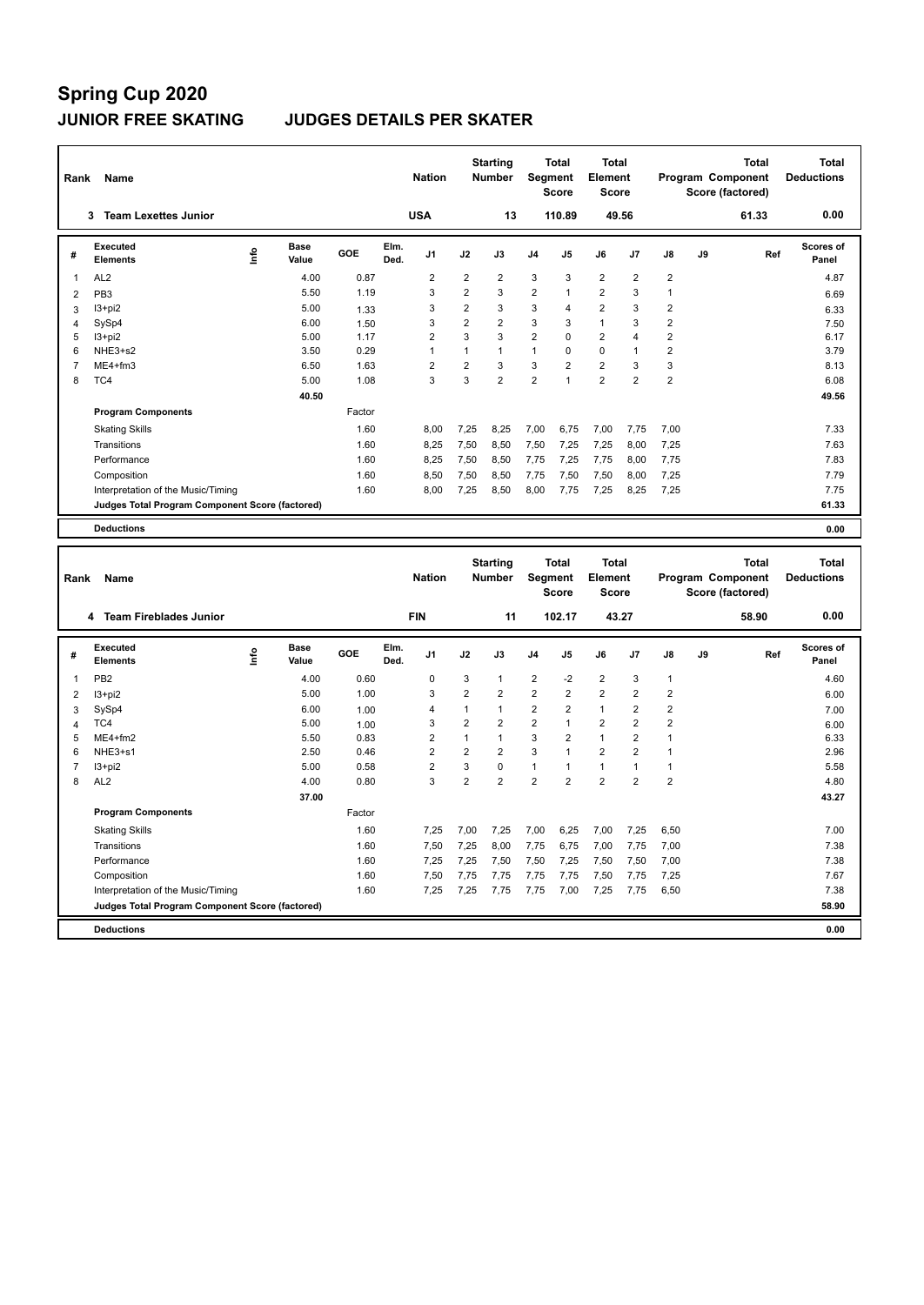## **Spring Cup 2020 JUNIOR FREE SKATING JUDGES DETAILS PER SKATER**

| Rank           | <b>Name</b>                                     |   |                      |         |              | <b>Nation</b>  |                | <b>Starting</b><br><b>Number</b> | Segment        | Total<br><b>Score</b> | Total<br>Element<br><b>Score</b> |                |                |    | <b>Total</b><br>Program Component<br>Score (factored) | Total<br><b>Deductions</b> |
|----------------|-------------------------------------------------|---|----------------------|---------|--------------|----------------|----------------|----------------------------------|----------------|-----------------------|----------------------------------|----------------|----------------|----|-------------------------------------------------------|----------------------------|
|                | <b>Team Stella Polaris Junior</b><br>5          |   |                      |         |              | <b>FIN</b>     |                | 12                               |                | 94.49                 | 40.96                            |                |                |    | 54.53                                                 | $-1.00$                    |
| #              | Executed<br><b>Elements</b>                     | ۴ | <b>Base</b><br>Value | GOE     | Elm.<br>Ded. | J <sub>1</sub> | J2             | J3                               | J <sub>4</sub> | J <sub>5</sub>        | J6                               | J7             | J8             | J9 | Ref                                                   | Scores of<br>Panel         |
| -1             | SySp4                                           |   | 6.00                 | 0.60    |              | 3              | $\Omega$       | $\Omega$                         | $\mathbf 0$    | 1                     | $\overline{1}$                   | $\overline{2}$ | $\overline{2}$ |    |                                                       | 6.60                       |
| 2              | $12+pi2$                                        |   | 4.00                 | $-0.47$ |              | 0              | $-1$           | $-3$                             | $-1$           | $-3$                  | $-1$                             | $-1$           | $\Omega$       |    |                                                       | 3.53                       |
| 3              | TC4                                             |   | 5.00                 | 0.83    |              | 3              | $\overline{2}$ | $\overline{2}$                   | $\overline{2}$ | 1                     | $\mathbf{1}$                     | $\overline{2}$ |                |    |                                                       | 5.83                       |
| $\overline{4}$ | NHE4+s3                                         |   | 5.00                 | 0.67    |              | $\overline{2}$ | $\overline{1}$ | $\overline{2}$                   | $\overline{2}$ | $-1$                  | $\mathbf 0$                      | 3              |                |    |                                                       | 5.67                       |
| 5              | $13+pi1$                                        |   | 3.00                 | 0.55    |              | 3              | $\overline{2}$ | $\overline{2}$                   | $\mathbf{1}$   | $\overline{1}$        | $\Omega$                         | 3              | 2              |    |                                                       | 3.55                       |
| 6              | $ME4 + fm3$                                     |   | 6.50                 | 1.08    |              | 3              | 3              | $\mathbf{1}$                     | $\mathbf{1}$   | $\overline{2}$        | $\mathbf{1}$                     | $\overline{2}$ | 1              |    |                                                       | 7.58                       |
| $\overline{7}$ | PB <sub>2</sub>                                 | F | 4.00                 | $-0.53$ |              | $-1$           | $-2$           | 0                                | $-1$           | $-2$                  | $-2$                             | $-1$           | $-1$           |    |                                                       | 3.47                       |
| 8              | AW <sub>2</sub>                                 |   | 4.00                 | 0.73    |              | 3              | $\overline{2}$ | $\overline{2}$                   | $\overline{2}$ | $\overline{2}$        | $\mathbf{1}$                     | $\overline{2}$ | 1              |    |                                                       | 4.73                       |
|                |                                                 |   | 37.50                |         |              |                |                |                                  |                |                       |                                  |                |                |    |                                                       | 40.96                      |
|                | <b>Program Components</b>                       |   |                      | Factor  |              |                |                |                                  |                |                       |                                  |                |                |    |                                                       |                            |
|                | <b>Skating Skills</b>                           |   |                      | 1.60    |              | 7.50           | 6,50           | 7,50                             | 6,50           | 5,75                  | 6.75                             | 7,25           | 6,50           |    |                                                       | 6.83                       |
|                | Transitions                                     |   |                      | 1.60    |              | 7.50           | 6.00           | 7.75                             | 6,75           | 6,25                  | 6.50                             | 7,25           | 6.75           |    |                                                       | 6.83                       |
|                | Performance                                     |   |                      | 1.60    |              | 7.75           | 6.00           | 8.00                             | 6,00           | 6.00                  | 6.50                             | 7,00           | 6.75           |    |                                                       | 6.67                       |
|                | Composition                                     |   |                      | 1.60    |              | 7,75           | 6,50           | 8,00                             | 6,50           | 7,00                  | 6,75                             | 7,25           | 7,00           |    |                                                       | 7.04                       |
|                | Interpretation of the Music/Timing              |   |                      | 1.60    |              | 7.50           | 6,25           | 8,00                             | 5,75           | 6,50                  | 6.50                             | 7,00           | 6,50           |    |                                                       | 6.71                       |
|                | Judges Total Program Component Score (factored) |   |                      |         |              |                |                |                                  |                |                       |                                  |                |                |    |                                                       | 54.53                      |
|                | <b>Deductions</b>                               |   | Falls:               | $-1.00$ |              |                |                |                                  |                |                       |                                  |                |                |    |                                                       | $-1.00$                    |

| Rank | <b>Name</b>                                     |    |               |        |              | <b>Nation</b>  |                          | <b>Starting</b><br><b>Number</b> | Segment        | <b>Total</b><br><b>Score</b> | Total<br>Element<br>Score |                |                |    | <b>Total</b><br>Program Component<br>Score (factored) | <b>Total</b><br><b>Deductions</b> |
|------|-------------------------------------------------|----|---------------|--------|--------------|----------------|--------------------------|----------------------------------|----------------|------------------------------|---------------------------|----------------|----------------|----|-------------------------------------------------------|-----------------------------------|
|      | <b>Team Seaside Junior</b><br>6                 |    |               |        |              | <b>SWE</b>     |                          | 10                               |                | 93.64                        |                           | 39.83          |                |    | 53.81                                                 | 0.00                              |
| #    | Executed<br><b>Elements</b>                     | ۴ů | Base<br>Value | GOE    | Elm.<br>Ded. | J <sub>1</sub> | J2                       | J3                               | J <sub>4</sub> | J <sub>5</sub>               | J6                        | J7             | J8             | J9 | Ref                                                   | Scores of<br>Panel                |
| 1    | AW <sub>2</sub>                                 |    | 4.00          | 1.00   |              | 3              | 3                        | 3                                | $\overline{2}$ | $\overline{4}$               | $\mathbf{1}$              | $\overline{2}$ | $\overline{2}$ |    |                                                       | 5.00                              |
| 2    | $13 + pi2$                                      |    | 5.00          | 1.00   |              | $\overline{2}$ | 2                        | $\overline{2}$                   | $\overline{1}$ | 3                            | $\overline{2}$            | 3              |                |    |                                                       | 6.00                              |
| 3    | TC4                                             |    | 5.00          | 0.75   |              | 2              | $\overline{ }$           | $\overline{2}$                   | $\overline{2}$ | $\overline{2}$               | $\mathbf{1}$              | 1              |                |    |                                                       | 5.75                              |
| 4    | PBB                                             |    | 1.50          | 0.20   |              | $\mathbf{1}$   | 2                        | $\mathbf{1}$                     | $\mathbf{1}$   | $\mathbf{1}$                 | $\overline{2}$            | $\mathbf{1}$   | 2              |    |                                                       | 1.70                              |
| 5    | SySp4                                           |    | 6.00          | 0.30   |              | $\mathbf 1$    | 0                        | 0                                | $\mathbf{1}$   | 0                            | $\mathbf{1}$              | 2              | 0              |    |                                                       | 6.30                              |
| 6    | $NHE3+s1$                                       |    | 2.50          | 0.25   |              | $\Omega$       | $\Omega$                 | 1                                | $\overline{2}$ | $\mathbf{1}$                 | $\overline{2}$            | $\overline{1}$ |                |    |                                                       | 2.75                              |
|      | $ME4 + fm2$                                     |    | 5.50          | 0.83   |              | $\Omega$       |                          | $\mathbf{1}$                     | 2              | 2                            | $\overline{2}$            | $\overline{2}$ |                |    |                                                       | 6.33                              |
| 8    | $13 + pi2$                                      |    | 5.00          | 1.00   |              | $\overline{2}$ | $\overline{\phantom{a}}$ | $\overline{2}$                   | $\overline{2}$ | $\overline{2}$               | $\overline{2}$            | 3              | $\overline{2}$ |    |                                                       | 6.00                              |
|      |                                                 |    | 34.50         |        |              |                |                          |                                  |                |                              |                           |                |                |    |                                                       | 39.83                             |
|      | <b>Program Components</b>                       |    |               | Factor |              |                |                          |                                  |                |                              |                           |                |                |    |                                                       |                                   |
|      | <b>Skating Skills</b>                           |    |               | 1.60   |              | 5,75           | 5,50                     | 7,00                             | 6,50           | 5,50                         | 6,75                      | 6,75           | 6,25           |    |                                                       | 6.25                              |
|      | Transitions                                     |    |               | 1.60   |              | 6,00           | 5,75                     | 7,00                             | 7,00           | 7,00                         | 6,50                      | 7,25           | 6,75           |    |                                                       | 6.71                              |
|      | Performance                                     |    |               | 1.60   |              | 6,25           | 6,25                     | 7,50                             | 7,25           | 6,25                         | 7,00                      | 7,00           | 7,00           |    |                                                       | 6.79                              |
|      | Composition                                     |    |               | 1.60   |              | 6,00           | 6,25                     | 7,75                             | 7,25           | 7,75                         | 7,00                      | 7,25           | 7,50           |    |                                                       | 7.17                              |
|      | Interpretation of the Music/Timing              |    |               | 1.60   |              | 6.00           | 6,50                     | 7,75                             | 6,50           | 6,75                         | 6.75                      | 7,25           | 6,50           |    |                                                       | 6.71                              |
|      | Judges Total Program Component Score (factored) |    |               |        |              |                |                          |                                  |                |                              |                           |                |                |    |                                                       | 53.81                             |
|      | <b>Deductions</b>                               |    |               |        |              |                |                          |                                  |                |                              |                           |                |                |    |                                                       | 0.00                              |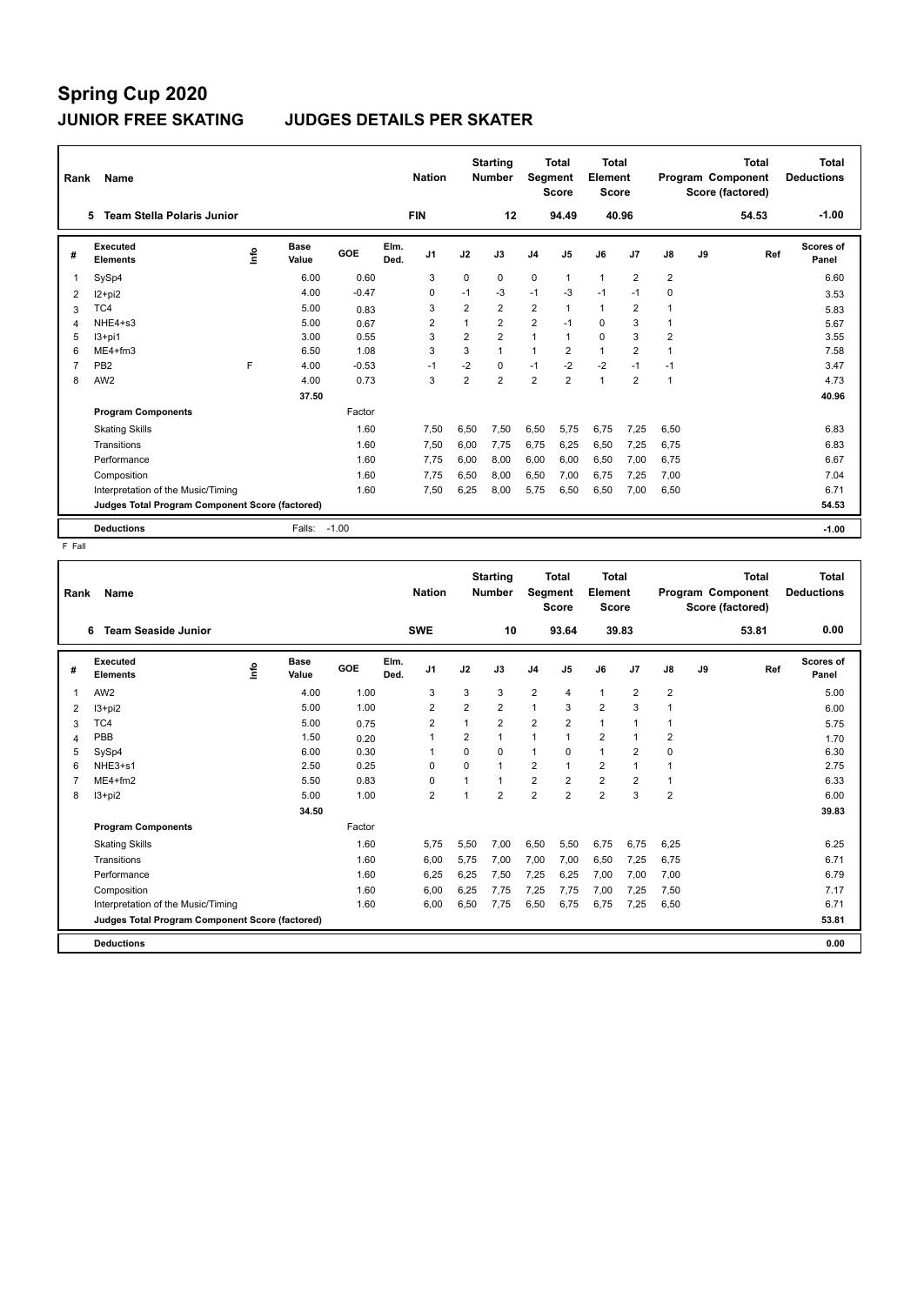### **JUNIOR FREE SKATING JUDGES DETAILS PER SKATER**

| Rank           | Name                                            |      |               |                 |              | <b>Nation</b>  |                | <b>Starting</b><br>Number |                | <b>Total</b><br>Segment<br><b>Score</b> | <b>Total</b><br>Element<br><b>Score</b> |                |              |    | <b>Total</b><br>Program Component<br>Score (factored) |     | <b>Total</b><br><b>Deductions</b> |
|----------------|-------------------------------------------------|------|---------------|-----------------|--------------|----------------|----------------|---------------------------|----------------|-----------------------------------------|-----------------------------------------|----------------|--------------|----|-------------------------------------------------------|-----|-----------------------------------|
|                | 7 Team Hot Shivers Junior                       |      |               |                 |              | <b>ITA</b>     |                | 9                         |                | 83.94                                   |                                         | 35.60          |              |    | 48.34                                                 |     | 0.00                              |
| #              | <b>Executed</b><br><b>Elements</b>              | lnfo | Base<br>Value | <b>GOE</b>      | Elm.<br>Ded. | J1             | J2             | J3                        | J4             | J5                                      | J6                                      | J7             | J8           | J9 |                                                       | Ref | Scores of<br>Panel                |
| 1              | ME4+fm2                                         |      | 5.50          | 0.55            |              | 1              | 0              | 1                         | $\overline{2}$ | 1                                       | $\mathbf{1}$                            | $\mathbf{1}$   | 1            |    |                                                       |     | 6.05                              |
| 2              | $13+pi1$                                        |      | 3.00          | $-0.05$         |              | $-1$           | $\pmb{0}$      | $-1$                      | $-1$           | $-1$                                    | $\mathbf{1}$                            | $\overline{1}$ | 1            |    |                                                       |     | 2.95                              |
| 3              | NHE4+s2                                         |      | 4.00          | 0.40            |              | $\overline{1}$ | $\mathbf{1}$   | $\mathbf{1}$              | $\mathbf{1}$   | $-1$                                    | $\mathbf{1}$                            | $\overline{2}$ | 1            |    |                                                       |     | 4.40                              |
| $\overline{4}$ | TC4                                             |      | 5.00          | 0.00            |              | $\mathbf 0$    | $-2$           | $\mathbf 0$               | 0              | $-1$                                    | $\mathbf{1}$                            | $\mathbf{1}$   | $\mathbf 0$  |    |                                                       |     | 5.00                              |
| 5              | PBB                                             |      | 1.50          | 0.08            |              | $\mathbf 0$    | $\mathbf{1}$   | 0                         | $\mathbf{1}$   | $\mathbf 0$                             | $\mathbf{1}$                            | $\overline{2}$ | $\mathbf 0$  |    |                                                       |     | 1.58                              |
| 6              | SySp4                                           |      | 6.00          | $-0.10$         |              | $\mathbf 0$    | $\mathbf 0$    | $\mathbf 0$               | 0              | $-2$                                    | $\mathbf{1}$                            | $-1$           | $\mathbf 0$  |    |                                                       |     | 5.90                              |
| $\overline{7}$ | AL <sub>2</sub>                                 |      | 4.00          | 0.40            |              | $\mathbf{1}$   | $\mathbf{1}$   | $\mathbf{1}$              | $\overline{2}$ | $\mathbf{1}$                            | $\mathbf{1}$                            | $\mathbf{1}$   | $\mathbf{1}$ |    |                                                       |     | 4.40                              |
| 8              | $12 + pi3$                                      |      | 5.50          | $-0.18$         |              | $-1$           | $-2$           | $\mathbf{1}$              | $-1$           | $-1$                                    | $-1$                                    | $\overline{2}$ | $\mathbf{1}$ |    |                                                       |     | 5.32                              |
|                |                                                 |      | 34.50         |                 |              |                |                |                           |                |                                         |                                         |                |              |    |                                                       |     | 35.60                             |
|                | <b>Program Components</b>                       |      |               | Factor          |              |                |                |                           |                |                                         |                                         |                |              |    |                                                       |     |                                   |
|                | <b>Skating Skills</b>                           |      |               | 1.60            |              | 6,00           | 5,25           | 6,75                      | 5,50           | 5,50                                    | 5,75                                    | 6,00           | 5,75         |    |                                                       |     | 5.75                              |
|                | Transitions                                     |      |               | 1.60            |              | 6,25           | 5,50           | 6,50                      | 5,75           | 5,75                                    | 5,50                                    | 6,25           | 6,00         |    |                                                       |     | 5.92                              |
|                | Performance                                     |      |               | 1.60            |              | 6,00           | 5,50           | 7,00                      | 6,00           | 5,75                                    | 6,00                                    | 6,50           | 6,25         |    |                                                       |     | 6.08                              |
|                | Composition                                     |      |               | 1.60            |              | 6,50           | 6,00           | 7,00                      | 6,00           | 6,50                                    | 6,00                                    | 6,50           | 6,75         |    |                                                       |     | 6.38                              |
|                | Interpretation of the Music/Timing              |      |               | 1.60            |              | 6,00           | 5,25           | 6,75                      | 6,25           | 6,00                                    | 5,75                                    | 6,50           | 6,00         |    |                                                       |     | 6.08                              |
|                | Judges Total Program Component Score (factored) |      |               |                 |              |                |                |                           |                |                                         |                                         |                |              |    |                                                       |     | 48.34                             |
|                | <b>Deductions</b>                               |      |               |                 |              |                |                |                           |                |                                         |                                         |                |              |    |                                                       |     | 0.00                              |
|                |                                                 |      |               |                 |              |                |                |                           |                |                                         |                                         |                |              |    |                                                       |     |                                   |
|                |                                                 |      |               |                 |              |                |                | <b>Starting</b>           |                | <b>Total</b>                            | <b>Total</b>                            |                |              |    | <b>Total</b>                                          |     | <b>Total</b>                      |
| Rank           | Name                                            |      |               |                 |              | <b>Nation</b>  |                | Number                    |                | <b>Segment</b><br><b>Score</b>          | Element<br><b>Score</b>                 |                |              |    | Program Component<br>Score (factored)                 |     | <b>Deductions</b>                 |
|                | 8 Team Spirit Junior                            |      |               |                 |              | <b>SWE</b>     |                | 8                         |                | 78.68                                   |                                         | 33.86          |              |    | 46.82                                                 |     | $-2.00$                           |
| #              | <b>Executed</b><br><b>Elements</b>              | lnfo | Base<br>Value | <b>GOE</b>      | Elm.<br>Ded. | J1             | J2             | J3                        | J4             | J5                                      | J6                                      | J7             | J8           | J9 |                                                       | Ref | <b>Scores of</b><br>Panel         |
| 1              | TC4                                             |      | 5.00          | 1.00            |              | $\overline{2}$ | $\overline{2}$ | 2                         | $\overline{2}$ | 2                                       | $\overline{2}$                          | $\overline{2}$ | 2            |    |                                                       |     | 6.00                              |
|                |                                                 |      | 6.00          | 0.70            |              | $\overline{2}$ | $\mathbf{1}$   | $\mathbf{1}$              | $\mathbf{1}$   | $\mathbf{1}$                            | $\mathbf{1}$                            | $\overline{2}$ | $\mathbf{1}$ |    |                                                       |     |                                   |
| 2              | SySp4<br>PB <sub>2</sub>                        |      | 4.00          |                 |              | $-2$           | $-2$           | -2                        | $-1$           | -2                                      | 0                                       | $\Omega$       | $\Omega$     |    |                                                       |     | 6.70                              |
| 3              | AW <sub>2</sub>                                 |      | 4.00          | $-0.47$         |              | $\mathbf{1}$   | $\mathbf{1}$   | $\overline{2}$            | $\mathbf{1}$   | 3                                       | $\mathbf{1}$                            | $\overline{2}$ | $\mathbf{1}$ |    |                                                       |     | 3.53                              |
| 4<br>5         | $13+pi2$                                        | F    | 5.00          | 0.53<br>$-1.25$ |              | $-3$           | $-2$           | -3                        | $-2$           | $-4$                                    | $-2$                                    | $-1$           | $-3$         |    |                                                       |     | 4.53<br>3.75                      |
| 6              | ME4+fm2                                         | E    | 5.50          | $-0.92$         |              | $-1$           | $-2$           | $-3$                      | $-2$           | $-1$                                    | $-1$                                    | $-2$           | $-2$         |    |                                                       |     | 4.58                              |
| $\overline{7}$ | NHE3+s1                                         |      | 2.50          | 0.17            |              | $\mathbf 0$    | $\mathbf 0$    | 0                         | $\mathbf{1}$   | $\mathbf 0$                             | $\overline{2}$                          | $\overline{2}$ | $\mathbf{1}$ |    |                                                       |     | 2.67                              |
| 8              | $13+pi1$                                        |      | 3.00          | $-0.90$         |              | $-3$           | $-3$           | $-3$                      | $-3$           | $-3$                                    | $-2$                                    | $-3$           | $-3$         |    |                                                       |     | 2.10                              |
|                |                                                 |      | 35.00         |                 |              |                |                |                           |                |                                         |                                         |                |              |    |                                                       |     | 33.86                             |
|                | <b>Program Components</b>                       |      |               | Factor          |              |                |                |                           |                |                                         |                                         |                |              |    |                                                       |     |                                   |
|                | <b>Skating Skills</b>                           |      |               | 1.60            |              | 5,50           | 5,00           | 6,75                      | 5,25           | 5,75                                    | 5,75                                    | 5,50           | 6,25         |    |                                                       |     | 5.67                              |
|                | Transitions                                     |      |               | 1.60            |              | 5,50           | 5,75           | 6,75                      | 5,75           | 7,25                                    | 5,50                                    | 5,50           | 6,00         |    |                                                       |     | 5.88                              |
|                | Performance                                     |      |               | 1.60            |              | 5,25           | 4,50           | 6,50                      | 5,00           | 5,75                                    | 5,50                                    | 5,00           | 6,25         |    |                                                       |     | 5.46                              |
|                | Composition                                     |      |               | 1.60            |              | 5,75           | 6,00           | 7,00                      | 5,50           | 8,00                                    | 5,75                                    | 6,00           | 6,75         |    |                                                       |     | 6.21                              |

**Deductions** Falls: -2.00 **-2.00 Judges Total Program Component Score (factored) 46.82**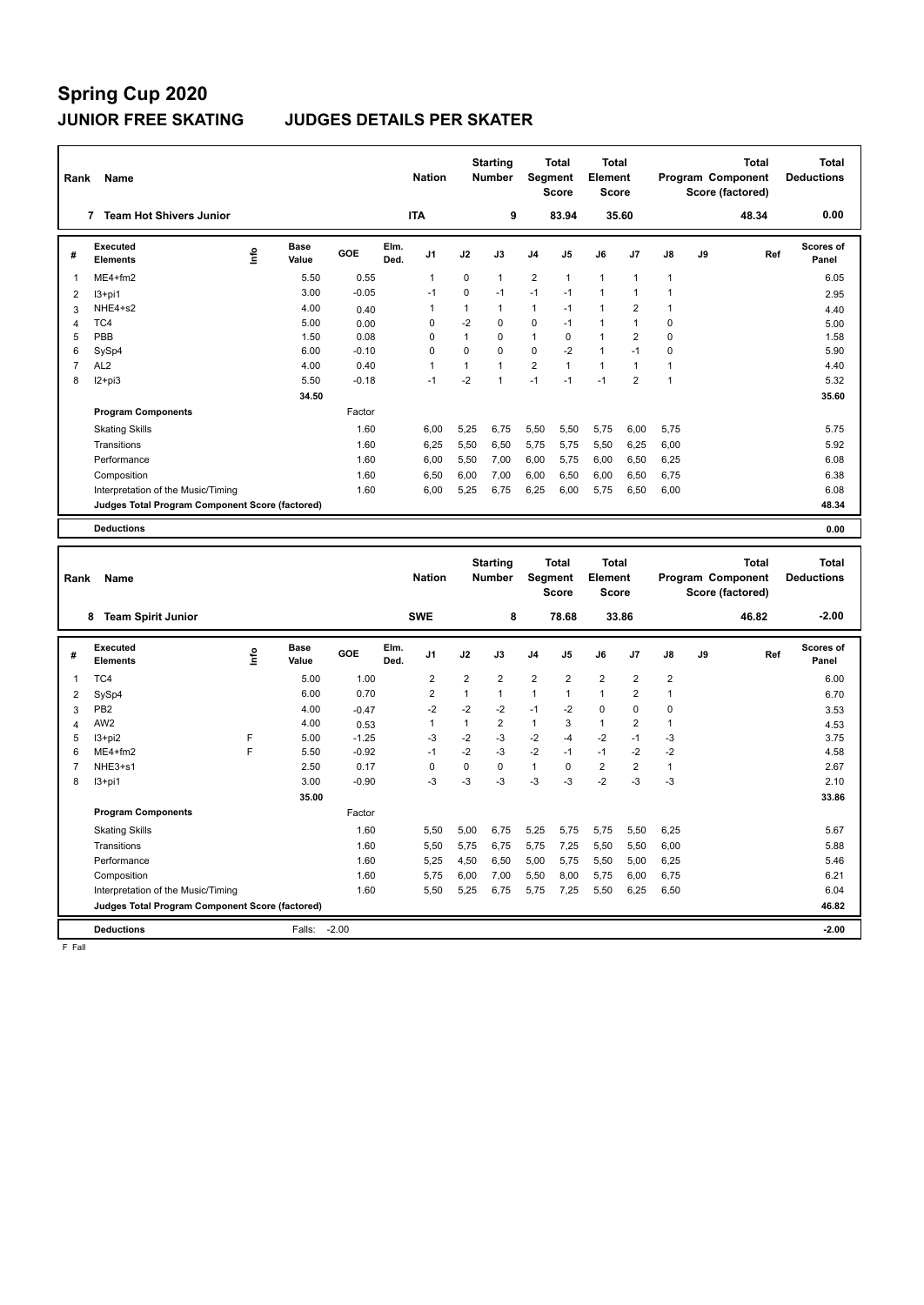### **JUNIOR FREE SKATING JUDGES DETAILS PER SKATER**

| Rank           | Name                                            |      |               |         |              | <b>Nation</b> |              | <b>Starting</b><br><b>Number</b> |              | Total<br>Segment<br><b>Score</b> | <b>Total</b><br>Element<br><b>Score</b> |                         |              |    | <b>Total</b><br>Program Component<br>Score (factored) | <b>Total</b><br><b>Deductions</b> |
|----------------|-------------------------------------------------|------|---------------|---------|--------------|---------------|--------------|----------------------------------|--------------|----------------------------------|-----------------------------------------|-------------------------|--------------|----|-------------------------------------------------------|-----------------------------------|
|                | 9 Team Zazou Junior                             |      |               |         |              | <b>FRA</b>    |              | $\overline{7}$                   |              | 74.86                            |                                         | 35.47                   |              |    | 39.39                                                 | 0.00                              |
| #              | <b>Executed</b><br><b>Elements</b>              | ۴    | Base<br>Value | GOE     | Elm.<br>Ded. | J1            | J2           | J3                               | J4           | J5                               | J6                                      | J7                      | J8           | J9 | Ref                                                   | <b>Scores of</b><br>Panel         |
| 1              | ME4+fm2                                         |      | 5.50          | 0.46    |              | $\mathbf{1}$  | $-1$         | $\mathbf 0$                      | $\mathbf{1}$ | 3                                | $\mathbf{1}$                            | $\mathbf{1}$            | $\mathbf{1}$ |    |                                                       | 5.96                              |
| $\overline{2}$ | NHE4+s2                                         |      | 4.00          | 0.27    |              | 0             | $\mathbf{1}$ | $\mathbf 0$                      | 1            | 1                                | $\mathbf 0$                             | $\overline{1}$          | 1            |    |                                                       | 4.27                              |
| 3              | $13 + pi2$                                      |      | 5.00          | 0.00    |              | 0             | $-1$         | $\mathbf{1}$                     | 0            | $-1$                             | $\mathbf 0$                             | $\mathbf{1}$            | $\mathbf 0$  |    |                                                       | 5.00                              |
| $\overline{4}$ | SySp4                                           |      | 6.00          | 0.00    |              | 0             | $\pmb{0}$    | $\mathbf 0$                      | $\mathbf 0$  | $\pmb{0}$                        | $\mathbf 0$                             | $\mathbf 0$             | $\pmb{0}$    |    |                                                       | 6.00                              |
| 5              | PBB                                             |      | 1.50          | $-0.10$ |              | $-1$          | $-1$         | $-1$                             | $-1$         | $-2$                             | $\mathbf{1}$                            | 0                       | $\mathbf 0$  |    |                                                       | 1.40                              |
| 6              | $12 + pi2$                                      |      | 4.00          | $-0.60$ |              | $-1$          | $-3$         | $-1$                             | $-2$         | $-3$                             | $-1$                                    | $-1$                    | $-1$         |    |                                                       | 3.40                              |
| $\overline{7}$ | TC4                                             |      | 5.00          | 0.17    |              | $\pmb{0}$     | $-1$         | $\mathbf{1}$                     | $\mathbf{1}$ | $-1$                             | $\mathbf{1}$                            | $\mathbf 0$             | $\mathbf{1}$ |    |                                                       | 5.17                              |
| 8              | AL <sub>2</sub>                                 |      | 4.00          | 0.27    |              | 0             | 0            | $\mathbf{1}$                     | 1            | $\overline{2}$                   | $\mathbf{1}$                            | $\mathbf{1}$            | $\mathbf 0$  |    |                                                       | 4.27                              |
|                |                                                 |      | 35.00         |         |              |               |              |                                  |              |                                  |                                         |                         |              |    |                                                       | 35.47                             |
|                | <b>Program Components</b>                       |      |               | Factor  |              |               |              |                                  |              |                                  |                                         |                         |              |    |                                                       |                                   |
|                | <b>Skating Skills</b>                           |      |               | 1.60    |              | 4,25          | 4,25         | 5,00                             | 4,75         | 4,50                             | 5,00                                    | 5,00                    | 5,00         |    |                                                       | 4.75                              |
|                | Transitions                                     |      |               | 1.60    |              | 4,50          | 4,50         | 5,25                             | 4,75         | 4,75                             | 4,75                                    | 5,25                    | 4,75         |    |                                                       | 4.79                              |
|                | Performance                                     |      |               | 1.60    |              | 4,75          | 4,75         | 5,25                             | 5,25         | 4,75                             | 5,25                                    | 5,50                    | 5,25         |    |                                                       | 5.08                              |
|                | Composition                                     |      |               | 1.60    |              | 4,50          | 5,00         | 5,50                             | 5,25         | 5,25                             | 5,25                                    | 5,50                    | 5,00         |    |                                                       | 5.21                              |
|                | Interpretation of the Music/Timing              |      |               | 1.60    |              | 4,50          | 4,50         | 5,50                             | 5,00         | 4,25                             | 5,00                                    | 5,25                    | 4,50         |    |                                                       | 4.79                              |
|                | Judges Total Program Component Score (factored) |      |               |         |              |               |              |                                  |              |                                  |                                         |                         |              |    |                                                       | 39.39                             |
|                | <b>Deductions</b>                               |      |               |         |              |               |              |                                  |              |                                  |                                         |                         |              |    |                                                       | 0.00                              |
|                |                                                 |      |               |         |              |               |              |                                  |              |                                  |                                         |                         |              |    |                                                       |                                   |
|                |                                                 |      |               |         |              |               |              | <b>Starting</b>                  |              | Total                            | <b>Total</b>                            |                         |              |    | <b>Total</b>                                          | <b>Total</b>                      |
| Rank           | Name                                            |      |               |         |              |               |              |                                  |              | Segment                          | Element                                 |                         |              |    |                                                       |                                   |
|                |                                                 |      |               |         |              | <b>Nation</b> |              | Number                           |              |                                  |                                         |                         |              |    |                                                       | <b>Deductions</b>                 |
|                |                                                 |      |               |         |              |               |              |                                  |              | <b>Score</b>                     | <b>Score</b>                            |                         |              |    | Program Component                                     |                                   |
|                |                                                 |      |               |         |              |               |              |                                  |              |                                  |                                         |                         |              |    | Score (factored)                                      |                                   |
|                | 10 Team Starlight Junior                        |      |               |         |              | SUI           |              | 4                                |              | 65.28                            | 29.35                                   |                         |              |    | 35.93                                                 | 0.00                              |
|                | <b>Executed</b>                                 |      | <b>Base</b>   |         | Elm.         |               |              |                                  |              |                                  |                                         |                         |              |    |                                                       | <b>Scores of</b>                  |
| #              | <b>Elements</b>                                 | ١nfo | Value         | GOE     | Ded.         | J1            | J2           | J3                               | J4           | J5                               | J6                                      | J7                      | J8           | J9 | Ref                                                   | Panel                             |
| $\mathbf{1}$   | TC <sub>3</sub>                                 |      | 4.00          | 0.27    |              | 1             | 1            | $\mathbf{1}$                     | 0            | $\pmb{0}$                        | $\mathbf{1}$                            | $\overline{\mathbf{c}}$ | $\mathbf 0$  |    |                                                       | 4.27                              |
| $\overline{2}$ | AL <sub>2</sub>                                 |      | 4.00          | 0.13    |              | 0             | $\mathbf{1}$ | $-1$                             | $\mathbf{1}$ | 0                                | $\mathbf 0$                             | $\mathbf{1}$            | $\mathbf 0$  |    |                                                       | 4.13                              |
| 3              | NHE3+sB                                         |      | 1.75          | $-0.09$ |              | 0             | 0            | $\mathbf 0$                      | 0            | $-2$                             | $-1$                                    | $-1$                    | $-1$         |    |                                                       | 1.66                              |
| $\overline{4}$ | PB <sub>1</sub>                                 |      | 2.50          | $-0.08$ |              | 0             | $-1$         | $\mathbf 0$                      | $\mathbf 0$  | $-2$                             | $\mathbf 0$                             | $-1$                    | $\mathbf 0$  |    |                                                       | 2.42                              |
| 5              | $12 + pi2$                                      |      | 4.00          | $-0.60$ |              | $-1$          | $-1$         | $-3$                             | $-1$         | $-3$                             | $-1$                                    | $\mathbf 0$             | $-2$         |    |                                                       | 3.40                              |
| 6              | ME3+fm1                                         |      | 4.00          | 0.20    |              | $\mathbf 0$   | 0            | $\mathbf{1}$                     | $\mathbf{1}$ | $-1$                             | $\mathbf{1}$                            | $\mathbf{1}$            | $\mathbf 0$  |    |                                                       | 4.20                              |
| $\overline{7}$ | SySp4                                           |      | 6.00          | $-0.60$ |              | $-1$          | $-1$         | $-1$                             | $-2$         | $-1$                             | $-1$                                    | $\mathbf{1}$            | $-1$         |    |                                                       | 5.40                              |
| 8              | I2+pi2                                          |      | 4.00          | $-0.13$ |              | $-1$          | 0            | $\Omega$                         | $\mathbf 0$  | $-1$                             | $\mathbf 0$                             | $\mathbf 0$             | $-1$         |    |                                                       | 3.87                              |
|                |                                                 |      | 30.25         |         |              |               |              |                                  |              |                                  |                                         |                         |              |    |                                                       | 29.35                             |
|                | <b>Program Components</b>                       |      |               | Factor  |              |               |              |                                  |              |                                  |                                         |                         |              |    |                                                       |                                   |
|                | <b>Skating Skills</b>                           |      |               | 1.60    |              | 3,75          | 4,25         | 4,75                             | 4,25         | 3,50                             | 4,50                                    | 4,75                    | 4,25         |    |                                                       | 4.29                              |
|                | Transitions                                     |      |               | 1.60    |              | 4,25          | 4,00         | 4,50                             | 4,50         | 3,50                             | 4,25                                    | 5,25                    | 4,75         |    |                                                       | 4.38                              |
|                | Performance                                     |      |               | 1.60    |              | 4,50          | 4,25         | 4,75                             | 4,75         | 3,50                             | 4,50                                    | 5,50                    | 4,50         |    |                                                       | 4.54                              |
|                | Composition                                     |      |               | 1.60    |              | 4,75          | 4,50         | 5,00                             | 5,00         | 4,75                             | 4,75                                    | 5,25                    | 4,75         |    |                                                       | 4.83                              |
|                | Interpretation of the Music/Timing              |      |               | 1.60    |              | 4,00          | 4,00         | 5,00                             | 5,25         | 3,75                             | 4,25                                    | 5,25                    | 4,00         |    |                                                       | 4.42                              |

**Deductions 0.00**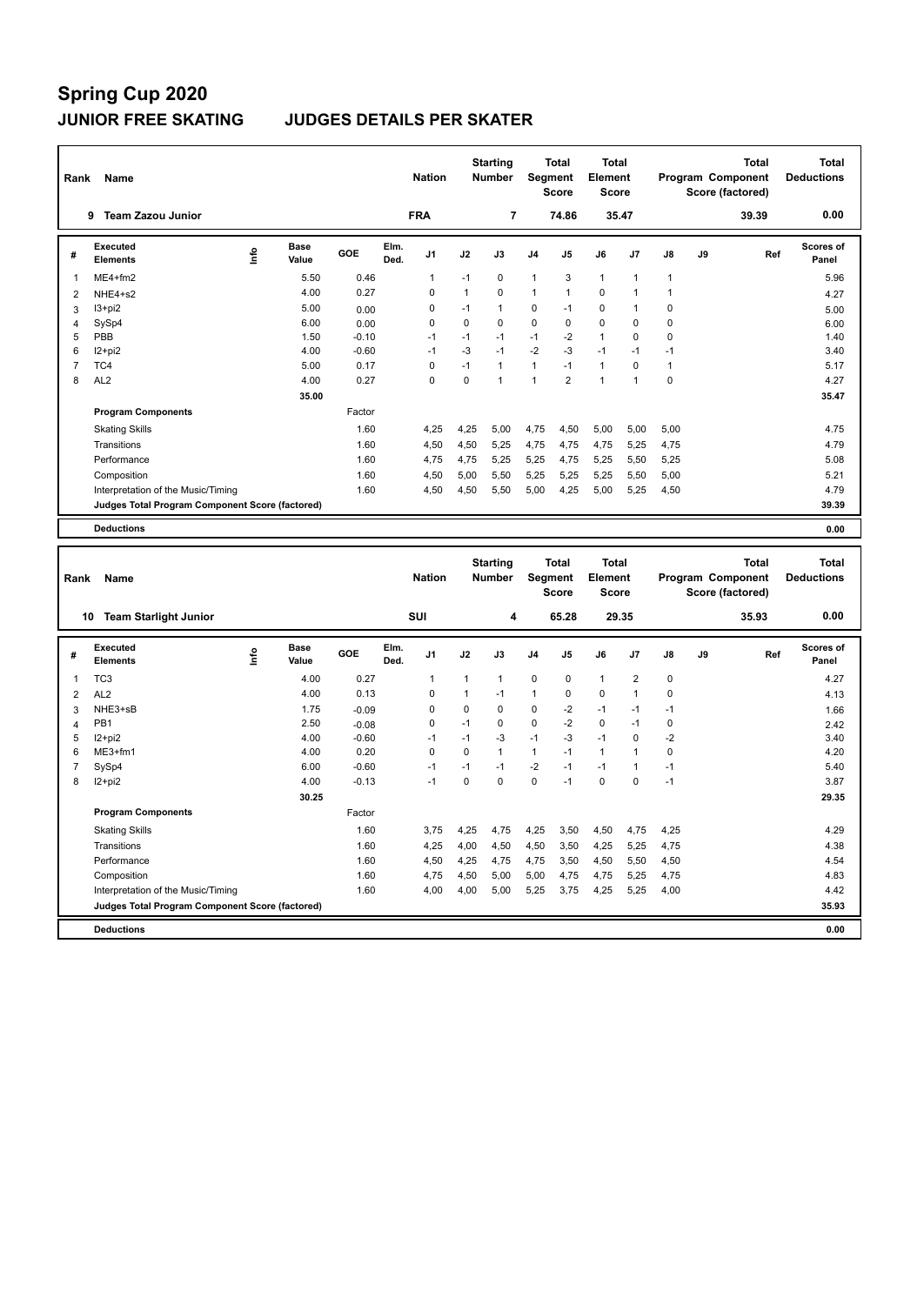## **Spring Cup 2020 JUNIOR FREE SKATING JUDGES DETAILS PER SKATER**

| Rank | Name                                            |    |                      |         |              | <b>Nation</b>  |          | <b>Starting</b><br><b>Number</b> | Segment        | Total<br><b>Score</b> | Total<br>Element<br><b>Score</b> |                |             |    | <b>Total</b><br>Program Component<br>Score (factored) | Total<br><b>Deductions</b> |
|------|-------------------------------------------------|----|----------------------|---------|--------------|----------------|----------|----------------------------------|----------------|-----------------------|----------------------------------|----------------|-------------|----|-------------------------------------------------------|----------------------------|
| 11   | <b>Team Ice Fire Junior</b>                     |    |                      |         |              | <b>POL</b>     |          | 6                                |                | 64.63                 | 29.44                            |                |             |    | 38.19                                                 | $-3.00$                    |
| #    | Executed<br><b>Elements</b>                     | ۴o | <b>Base</b><br>Value | GOE     | Elm.<br>Ded. | J <sub>1</sub> | J2       | J3                               | J <sub>4</sub> | J <sub>5</sub>        | J6                               | J <sub>7</sub> | J8          | J9 | Ref                                                   | <b>Scores of</b><br>Panel  |
| 1    | AL <sub>2</sub>                                 |    | 4.00                 | 0.40    |              | $\mathbf 0$    |          | $\mathbf{1}$                     | 1              | $\mathbf{1}$          | 1                                | $\overline{1}$ |             |    |                                                       | 4.40                       |
| 2    | $ME4 + fm2$                                     |    | 5.50                 | 0.28    |              | $-1$           | 1        | $\mathbf 0$                      | $\mathbf{1}$   | $\mathbf 0$           | $\mathbf{1}$                     | $\overline{1}$ | $\mathbf 0$ |    |                                                       | 5.78                       |
| 3    | SySp4                                           |    | 6.00                 | $-0.60$ |              | $-1$           | $-1$     | $-1$                             | $-1$           | $\mathbf 0$           | $-1$                             | $-1$           | $-1$        |    |                                                       | 5.40                       |
| 4    | $14+pi1$                                        |    | 4.00                 | $-1.07$ |              | $-3$           | $-3$     | $-3$                             | $-2$           | $-3$                  | $-2$                             | $-3$           | $-2$        |    |                                                       | 2.93                       |
| 5    | NHE2+sB                                         |    | 1.25                 | $-0.04$ |              | $\Omega$       | $\Omega$ | $\Omega$                         | $\mathbf{1}$   | $-1$                  | $-1$                             | $-1$           | $\Omega$    |    |                                                       | 1.21                       |
| 6    | TC4                                             |    | 5.00                 | 0.17    |              | $\Omega$       | $-1$     | $\mathbf{1}$                     | $\mathbf{1}$   | $-1$                  | $\mathbf{1}$                     | $\overline{1}$ | $\Omega$    |    |                                                       | 5.17                       |
| 7    | PBB                                             | F  | 1.50                 | $-0.75$ |              | $-5$           | $-5$     | $-5$                             | $-5$           | $-5$                  | $-5$                             | $-5$           | $-5$        |    |                                                       | 0.75                       |
| 8    | $12+pi2$                                        |    | 4.00                 | $-0.20$ |              | $\Omega$       | $-1$     | $\Omega$                         | $-1$           | $-1$                  | $-1$                             | $\overline{1}$ | $\Omega$    |    |                                                       | 3.80                       |
|      |                                                 |    | 31.25                |         |              |                |          |                                  |                |                       |                                  |                |             |    |                                                       | 29.44                      |
|      | <b>Program Components</b>                       |    |                      | Factor  |              |                |          |                                  |                |                       |                                  |                |             |    |                                                       |                            |
|      | <b>Skating Skills</b>                           |    |                      | 1.60    |              | 4.00           | 4,75     | 5,00                             | 4,75           | 3,50                  | 4,25                             | 5,00           | 4,75        |    |                                                       | 4.58                       |
|      | Transitions                                     |    |                      | 1.60    |              | 4,50           | 4,75     | 5,00                             | 5,25           | 3,50                  | 4,00                             | 5,50           | 5,25        |    |                                                       | 4.79                       |
|      | Performance                                     |    |                      | 1.60    |              | 4,25           | 4,50     | 5,25                             | 5,00           | 3,25                  | 3,75                             | 5,00           | 4,75        |    |                                                       | 4.54                       |
|      | Composition                                     |    |                      | 1.60    |              | 4,00           | 5,25     | 5,50                             | 5,50           | 4,25                  | 4,25                             | 5,50           | 5,25        |    |                                                       | 5.00                       |
|      | Interpretation of the Music/Timing              |    |                      | 1.60    |              | 4,75           | 5,25     | 5,50                             | 5,75           | 3,75                  | 4,00                             | 5,75           | 4,50        |    |                                                       | 4.96                       |
|      | Judges Total Program Component Score (factored) |    |                      |         |              |                |          |                                  |                |                       |                                  |                |             |    |                                                       | 38.19                      |
|      | <b>Deductions</b>                               |    | Falls:               | $-3.00$ |              |                |          |                                  |                |                       |                                  |                |             |    |                                                       | $-3.00$                    |

| Rank | <b>Name</b>                                     |    |               |         |              | <b>Nation</b>  |          | <b>Starting</b><br><b>Number</b> | <b>Segment</b> | <b>Total</b><br><b>Score</b> | Total<br>Element<br>Score |                |          |    | <b>Total</b><br>Program Component<br>Score (factored) | <b>Total</b><br><b>Deductions</b> |
|------|-------------------------------------------------|----|---------------|---------|--------------|----------------|----------|----------------------------------|----------------|------------------------------|---------------------------|----------------|----------|----|-------------------------------------------------------|-----------------------------------|
| 12   | <b>Team Shining Blades Junior</b>               |    |               |         |              | <b>ITA</b>     |          | 5                                |                | 62.95                        | 26.24                     |                |          |    | 36.71                                                 | 0.00                              |
| #    | Executed<br><b>Elements</b>                     | ۴ů | Base<br>Value | GOE     | Elm.<br>Ded. | J <sub>1</sub> | J2       | J3                               | J <sub>4</sub> | J <sub>5</sub>               | J6                        | J7             | J8       | J9 | Ref                                                   | Scores of<br>Panel                |
| 1    | SySp4                                           |    | 6.00          | $-0.90$ |              | $-1$           | $-1$     | $-1$                             | $-2$           | $-3$                         | $-3$                      | $\Omega$       | $-1$     |    |                                                       | 5.10                              |
| 2    | AL <sub>2</sub>                                 |    | 4.00          | 0.27    |              | $\Omega$       | 2        | $\overline{2}$                   | $\mathbf{1}$   | $\Omega$                     | $-1$                      | $\mathbf{1}$   | $\Omega$ |    |                                                       | 4.27                              |
| 3    | $12+pi2$                                        |    | 4.00          | 0.00    |              | $\mathbf 0$    | $\Omega$ | 0                                | $-1$           | $-2$                         | $\mathbf 0$               | 2              |          |    |                                                       | 4.00                              |
| 4    | PB <sub>1</sub>                                 |    | 2.50          | 0.13    |              | 0              | 1        | $\mathbf{1}$                     | $\mathbf 0$    | $-1$                         | $\mathbf 0$               | $\overline{2}$ |          |    |                                                       | 2.63                              |
| 5    | $11+pi2$                                        |    | 3.50          | $-0.18$ |              | 0              | $-1$     | 0                                | $-1$           | -3                           | $-1$                      | $\mathbf{1}$   | 0        |    |                                                       | 3.32                              |
| 6    | $ME3+fm2$                                       |    | 5.00          | 0.17    |              | $-1$           | $\Omega$ | $\overline{2}$                   | $\mathbf{1}$   | $\Omega$                     | $\mathbf 0$               | 1              | 0        |    |                                                       | 5.17                              |
|      | NHE3+sB                                         |    | 1.75          | 0.00    |              | $\Omega$       | 1        | $\Omega$                         | $\mathbf 0$    | $\Omega$                     | $\Omega$                  | $\Omega$       | $\Omega$ |    |                                                       | 1.75                              |
| 8    | <b>TC</b>                                       |    | 0.00          | 0.00    |              |                |          |                                  |                |                              |                           |                |          |    |                                                       | 0.00                              |
|      |                                                 |    | 26.75         |         |              |                |          |                                  |                |                              |                           |                |          |    |                                                       | 26.24                             |
|      | <b>Program Components</b>                       |    |               | Factor  |              |                |          |                                  |                |                              |                           |                |          |    |                                                       |                                   |
|      | <b>Skating Skills</b>                           |    |               | 1.60    |              | 3,75           | 4,75     | 5,00                             | 4,50           | 3,25                         | 3,75                      | 4,75           | 4,50     |    |                                                       | 4.33                              |
|      | Transitions                                     |    |               | 1.60    |              | 4,00           | 4,50     | 5,25                             | 4,75           | 3,50                         | 4,25                      | 4,75           | 5,00     |    |                                                       | 4.54                              |
|      | Performance                                     |    |               | 1.60    |              | 4,50           | 5,00     | 4,75                             | 4,75           | 3,50                         | 4,50                      | 5,25           | 5,25     |    |                                                       | 4.79                              |
|      | Composition                                     |    |               | 1.60    |              | 4,50           | 5,00     | 5,25                             | 5,00           | 4,25                         | 4,50                      | 5,00           | 4,75     |    |                                                       | 4.79                              |
|      | Interpretation of the Music/Timing              |    |               | 1.60    |              | 4,25           | 4,75     | 5.00                             | 5,25           | 3,25                         | 4,00                      | 5,00           | 4,00     |    |                                                       | 4.50                              |
|      | Judges Total Program Component Score (factored) |    |               |         |              |                |          |                                  |                |                              |                           |                |          |    |                                                       | 36.71                             |
|      | <b>Deductions</b>                               |    |               |         |              |                |          |                                  |                |                              |                           |                |          |    |                                                       | 0.00                              |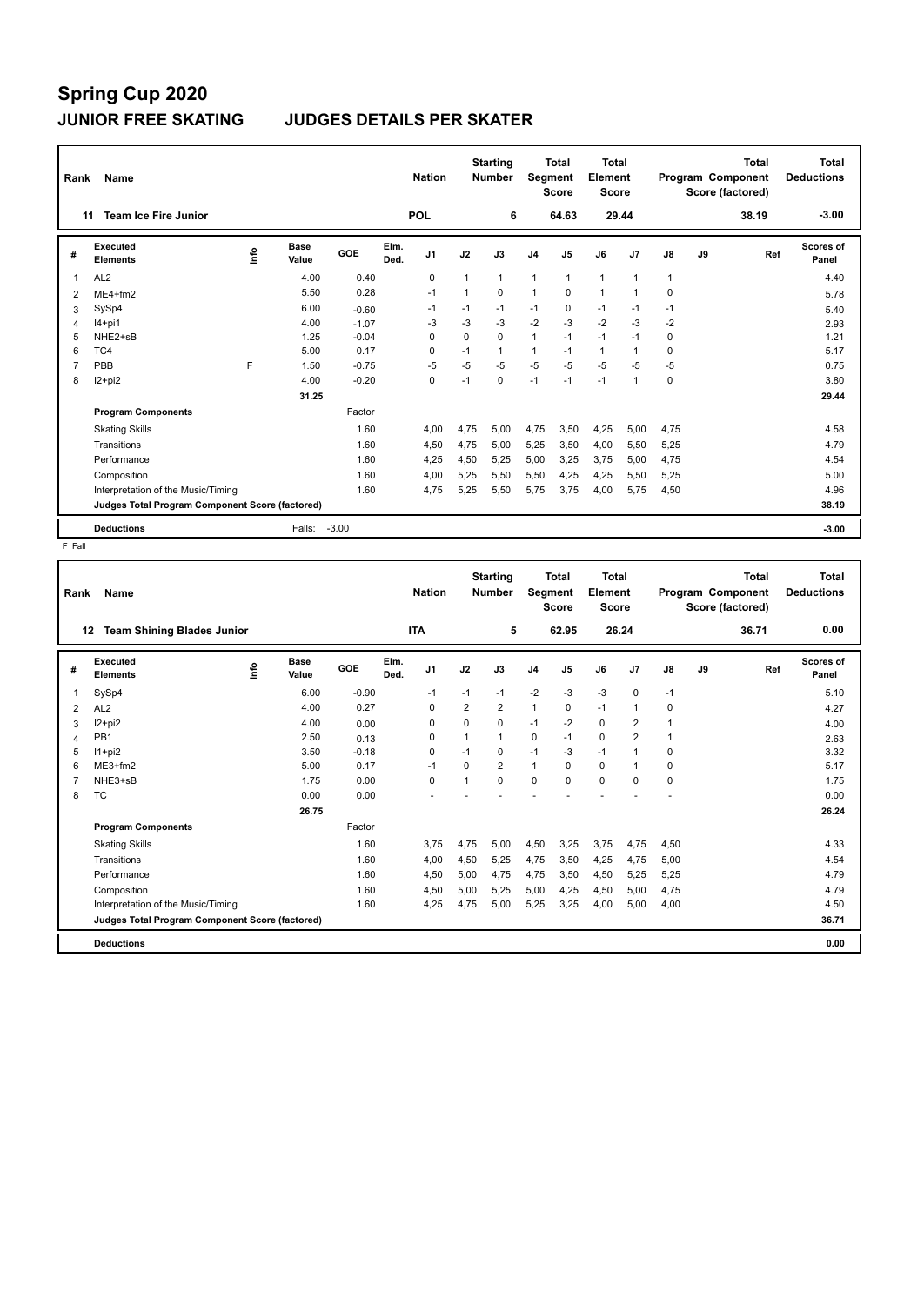### **JUNIOR FREE SKATING JUDGES DETAILS PER SKATER**

| Rank           | Name                                            |      |                      |         |              | <b>Nation</b> |              | <b>Starting</b><br><b>Number</b> |                | <b>Total</b><br>Segment<br><b>Score</b> | <b>Total</b><br><b>Element</b><br><b>Score</b> |                |              |    | <b>Total</b><br>Program Component<br>Score (factored) | <b>Total</b><br><b>Deductions</b> |
|----------------|-------------------------------------------------|------|----------------------|---------|--------------|---------------|--------------|----------------------------------|----------------|-----------------------------------------|------------------------------------------------|----------------|--------------|----|-------------------------------------------------------|-----------------------------------|
|                | 13 Team Berlin Junior                           |      |                      |         |              | <b>GER</b>    |              | 3                                |                | 62.28                                   |                                                | 28.68          |              |    | 33.60                                                 | 0.00                              |
| #              | <b>Executed</b><br><b>Elements</b>              | lnfo | Base<br>Value        | GOE     | Elm.<br>Ded. | J1            | J2           | J3                               | J4             | J5                                      | J6                                             | J7             | J8           | J9 | Ref                                                   | <b>Scores of</b><br>Panel         |
| $\mathbf{1}$   | AL <sub>2</sub>                                 |      | 4.00                 | 0.33    |              | $\pmb{0}$     | $\mathbf{1}$ | 1                                | 1              | 3                                       | $\mathbf{1}$                                   | $\overline{1}$ | 0            |    |                                                       | 4.33                              |
| $\overline{2}$ | NHE3+s1                                         |      | 2.50                 | $-0.17$ |              | 0             | $-1$         | $\mathbf 0$                      | $-1$           | $-2$                                    | $-1$                                           | $\mathbf 0$    | $-1$         |    |                                                       | 2.33                              |
| 3              | $13+pi2$                                        |      | 5.00                 | $-0.25$ |              | $-2$          | $\mathbf 0$  | $\mathbf 0$                      | $-1$           | $-2$                                    | $-1$                                           | $\overline{1}$ | $\mathbf{1}$ |    |                                                       | 4.75                              |
| $\overline{4}$ | ME4+fm2                                         |      | 5.50                 | 0.00    |              | 0             | $-1$         | $\mathbf{1}$                     | $-1$           | $-1$                                    | $\mathbf{1}$                                   | $\overline{1}$ | $\mathbf 0$  |    |                                                       | 5.50                              |
| 5              | PB <sub>1</sub>                                 |      | 2.50                 | 0.00    |              | 0             | $-1$         | $\mathbf 0$                      | 0              | $-2$                                    | $\mathbf{1}$                                   | $\mathbf{1}$   | $\mathbf 0$  |    |                                                       | 2.50                              |
| 6              | $12+pi2$                                        |      | 4.00                 | $-0.13$ |              | 0             | $-2$         | $\mathbf 0$                      | $-1$           | $\pmb{0}$                               | $\mathbf{1}$                                   | $-1$           | $\mathbf 0$  |    |                                                       | 3.87                              |
| $\overline{7}$ | SySp4                                           |      | 6.00                 | $-0.60$ |              | 0             | $-1$         | $-1$                             | $-2$           | $-2$                                    | $\mathbf 0$                                    | $-1$           | $-1$         |    |                                                       | 5.40                              |
| 8              | <b>TC</b>                                       |      | 0.00                 | 0.00    |              |               |              |                                  | $\overline{a}$ |                                         |                                                |                |              |    |                                                       | 0.00                              |
|                |                                                 |      | 29.50                |         |              |               |              |                                  |                |                                         |                                                |                |              |    |                                                       | 28.68                             |
|                | <b>Program Components</b>                       |      |                      | Factor  |              |               |              |                                  |                |                                         |                                                |                |              |    |                                                       |                                   |
|                | <b>Skating Skills</b>                           |      |                      | 1.60    |              | 3,75          | 3,25         | 4,50                             | 3,75           | 4,00                                    | 4,25                                           | 4,50           | 4,25         |    |                                                       | 4.08                              |
|                | Transitions                                     |      |                      | 1.60    |              | 4,00          | 3,75         | 4,00                             | 3,50           | 4,25                                    | 4,00                                           | 4,25           | 4,00         |    |                                                       | 4.00                              |
|                | Performance                                     |      |                      | 1.60    |              | 4,25          | 3,50         | 4,25                             | 4,00           | 4,00                                    | 4,50                                           | 4,50           | 4,75         |    |                                                       | 4.25                              |
|                | Composition                                     |      |                      | 1.60    |              | 4,25          | 3,50         | 4,50                             | 4,25           | 5,25                                    | 4,50                                           | 4,50           | 5,00         |    |                                                       | 4.50                              |
|                | Interpretation of the Music/Timing              |      |                      | 1.60    |              | 4,00          | 3,25         | 4,50                             | 3,75           | 4,50                                    | 4,25                                           | 4,25           | 4,25         |    |                                                       | 4.17                              |
|                | Judges Total Program Component Score (factored) |      |                      |         |              |               |              |                                  |                |                                         |                                                |                |              |    |                                                       | 33.60                             |
|                | <b>Deductions</b>                               |      |                      |         |              |               |              |                                  |                |                                         |                                                |                |              |    |                                                       | 0.00                              |
|                |                                                 |      |                      |         |              |               |              |                                  |                |                                         |                                                |                |              |    |                                                       |                                   |
|                |                                                 |      |                      |         |              |               |              |                                  |                |                                         |                                                |                |              |    |                                                       |                                   |
|                |                                                 |      |                      |         |              |               |              |                                  |                |                                         | <b>Total</b>                                   |                |              |    | <b>Total</b>                                          | <b>Total</b>                      |
| Rank           | Name                                            |      |                      |         |              | <b>Nation</b> |              | <b>Starting</b><br>Number        |                | <b>Total</b><br>Segment                 | Element                                        |                |              |    | Program Component                                     | <b>Deductions</b>                 |
|                |                                                 |      |                      |         |              |               |              |                                  |                | <b>Score</b>                            | <b>Score</b>                                   |                |              |    | Score (factored)                                      |                                   |
|                | <b>Team Kometa Junior</b><br>14                 |      |                      |         |              | CZE           |              | $\mathbf 2$                      |                | 60.06                                   |                                                | 29.52          |              |    | 30.54                                                 | 0.00                              |
|                |                                                 |      |                      |         |              |               |              |                                  |                |                                         |                                                |                |              |    |                                                       |                                   |
| #              | Executed<br><b>Elements</b>                     | lnfo | <b>Base</b><br>Value | GOE     | Elm.<br>Ded. | J1            | J2           | J3                               | J4             | J5                                      | J6                                             | J7             | J8           | J9 | Ref                                                   | Scores of<br>Panel                |
| $\mathbf{1}$   | SySp4                                           |      | 6.00                 | $-1.20$ |              | $-1$          | $-2$         | $-2$                             | $-3$           | -3                                      | $-1$                                           | $-2$           | $-2$         |    |                                                       | 4.80                              |
| $\overline{2}$ | $ME4 + fm2$                                     |      | 5.50                 | 0.09    |              | $\mathbf 0$   | $-1$         | $\mathbf{1}$                     | 0              | $-2$                                    | $\mathbf 0$                                    | $\overline{1}$ | $\mathbf{1}$ |    |                                                       | 5.59                              |
| 3              | PB <sub>1</sub>                                 |      | 2.50                 | $-0.17$ |              | 0             | $-1$         | $\mathbf 0$                      | 0              | $-2$                                    | $-2$                                           | $-1$           | $\mathbf 0$  |    |                                                       | 2.33                              |
| $\overline{4}$ | $12+pi2$                                        |      | 4.00                 | $-0.47$ |              | $-1$          | $-1$         | $-1$                             | $-1$           | $-3$                                    | $-2$                                           | $\mathbf 0$    | $-1$         |    |                                                       | 3.53                              |
| 5              | AW <sub>2</sub>                                 |      | 4.00                 | 0.13    |              | 0             | $\mathbf 0$  | $-1$                             | $\mathbf{1}$   | $\mathbf{1}$                            | $\mathbf 0$                                    | $\mathbf{1}$   | 0            |    |                                                       | 4.13                              |
| 6              | $12+pi2$                                        |      | 4.00                 | $-0.13$ |              | $-1$          | $-1$         | $\mathbf 0$                      | 1              | $\mathbf 0$                             | $-1$                                           | $\mathbf 0$    | $\mathbf 0$  |    |                                                       | 3.87                              |
| $\overline{7}$ | TC <sub>3</sub>                                 |      | 4.00                 | $-0.27$ |              | $-1$          | $-3$         | $\mathbf 0$                      | $-1$           | $-1$                                    | $\mathbf 0$                                    | 0              | $-1$         |    |                                                       | 3.73                              |
| 8              | NHE3+sB                                         |      | 1.75                 | $-0.21$ |              | $-1$          | $-2$         | $\mathbf 0$                      | $-1$           | $-2$                                    | $-2$                                           | $-1$           | $\mathbf 0$  |    |                                                       | 1.54                              |
|                |                                                 |      | 31.75                |         |              |               |              |                                  |                |                                         |                                                |                |              |    |                                                       | 29.52                             |
|                | <b>Program Components</b>                       |      |                      | Factor  |              |               |              |                                  |                |                                         |                                                |                |              |    |                                                       |                                   |
|                | <b>Skating Skills</b>                           |      |                      | 1.60    |              | 3,75          | 2,50         | 4,00                             | 3,75           | 3,25                                    | 3,25                                           | 4,25           | 4,25         |    |                                                       | 3.71                              |
|                | Transitions                                     |      |                      | 1.60    |              | 3,75          | 2,75         | 3,50                             | 3,75           | 3,50                                    | 3,00                                           | 4,00           | 4,00         |    |                                                       | 3.58                              |
|                | Performance                                     |      |                      | 1.60    |              | 3,75          | 3,25         | 4,25                             | 4,25           | 3,75                                    | 3,00                                           | 4,50           | 4,75         |    |                                                       | 3.96                              |
|                | Composition                                     |      |                      | 1.60    |              | 4,00          | 3,00         | 4,25                             | 4,00           | 4,50                                    | 3,25                                           | 4,75           | 4,50         |    |                                                       | 4.08                              |
|                | Interpretation of the Music/Timing              |      |                      | 1.60    |              | 3,75          | 3,25         | 4,25                             | 3,75           | 3,50                                    | 3,00                                           | 4,75           | 4,00         |    |                                                       | 3.75                              |

**Deductions 0.00**